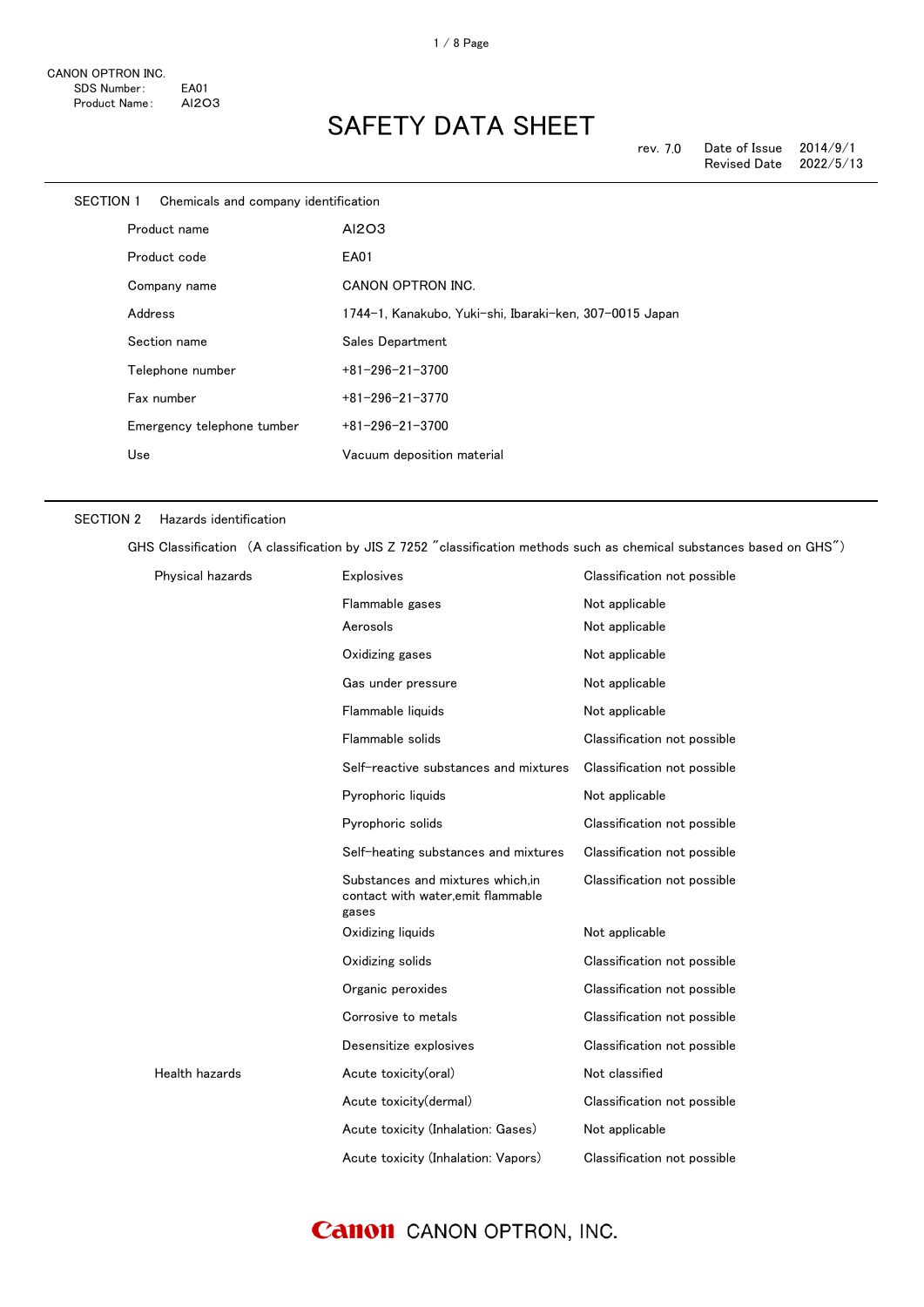|                       | Acute toxicity (Inhalation: Dusts and<br>mists)            | Classification not possible |
|-----------------------|------------------------------------------------------------|-----------------------------|
|                       | Skin corrosion/irritation                                  | Classification not possible |
|                       | Serious eye damage/eye irritation                          | Classification not possible |
|                       | Respiratory sensitization                                  | Classification not possible |
|                       | Skin sensitization                                         | Classification not possible |
|                       | Germ cell mutagenicity                                     | Classification not possible |
|                       | Carcinogenicity                                            | Not classified              |
|                       | Reproductive toxicity                                      | Classification not possible |
|                       | Reproductive toxicity, effects on or via<br>lactation      | Classification not possible |
|                       | Specific target organ toxicity(single<br>exposure)         | Category 3                  |
|                       | Specific target organ toxicity (repeated<br>exposure)      | Category 1                  |
|                       | Aspiration hazard                                          | Classification not possible |
| Environmental hazards | Hazardous to the aquatic environment<br>Short-term(acute)  | Classification not possible |
|                       | Hazardous to the aquatic environment<br>Long-term(chronic) | Classification not possible |
|                       | Hazardous to the ozone layer                               | Classification not possible |

Label elements



#### Signal word **Danger**

Dangerous goods hazard information

May cause respiratory irritation. Causes damage to organs through prolonged or repeated exposure Lungs.

Precautionary statements

【Safety measures】 Do not breathe dust/fume/gas/mist/vapours/spray. Avoid breathing dust/fume/gas/mist/vapours/spray. Wash hands thoroughly after handling. Do not eat, drink or smoke when using this product. Use only outdoors or in a well-ventilated area.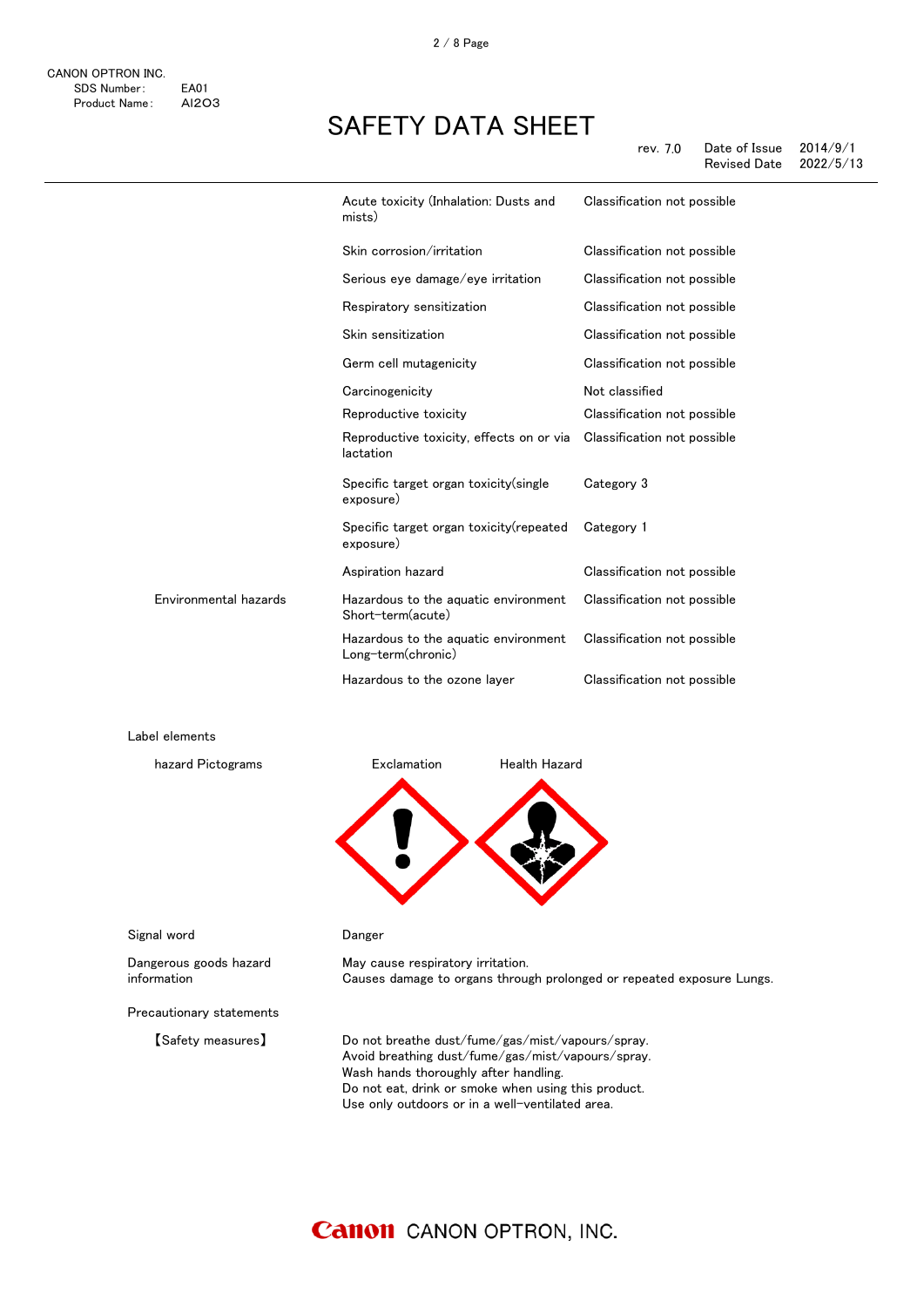rev. 7.0 Date of Issue 2014/9/1<br>Revised Date 2022/5/13 Revised Date

| [First-aid measures] | IF INHALED: Remove person to fresh air and keep comfortable for breathing.<br>IF exposed or concerned: Call poison center or doctor/physician.<br>Call a poison center $\ell$ doctor/physician if you feel unwell.<br>Get medical advice/attention if you feel unwell.<br>Specific treatment. |
|----------------------|-----------------------------------------------------------------------------------------------------------------------------------------------------------------------------------------------------------------------------------------------------------------------------------------------|
| 【Storage】            | Store in a well-ventilated place. Keep container tightly closed.<br>Store locked up.                                                                                                                                                                                                          |
| [Disposal]           | Dispose of contents/container in accordance with national regulations.                                                                                                                                                                                                                        |
| 【Other hazards】      |                                                                                                                                                                                                                                                                                               |

| SECTION 3<br>Composition/information on ingredients |                                                                                                                                   |  |  |
|-----------------------------------------------------|-----------------------------------------------------------------------------------------------------------------------------------|--|--|
| Substance/Mixture                                   | Substance                                                                                                                         |  |  |
| Chemical name                                       | Aluminum oxide                                                                                                                    |  |  |
| Chemical formula                                    | A <sub>1203</sub>                                                                                                                 |  |  |
| Concentration or concentration<br>range             | 99.9%<                                                                                                                            |  |  |
| CAS No.                                             | $1344 - 28 - 1$                                                                                                                   |  |  |
| <b>TSCA Inventry</b>                                | Aluminum oxide (Al2O3)                                                                                                            |  |  |
| EINECS number                                       | $215 - 691 - 6$                                                                                                                   |  |  |
| Radioactive information                             | Radioactive substances are not used as the material. Therefore, there is no<br>reason that ionizing radiation would be generated. |  |  |

#### SECTION 4 First aid measures

| Inhalation                                                     | Remove person to fresh air and keep comfortable for breathing.<br>Get medical advice/attention if you feel unwell.                                                                                                  |
|----------------------------------------------------------------|---------------------------------------------------------------------------------------------------------------------------------------------------------------------------------------------------------------------|
| Skin contact                                                   | Take off immediately all contaminated clothing. Rinse affected areas with<br>water/shower.<br>IF ON SKIN: Wash with plenty of soap and water.<br>If skin irritation or rash occurs: : Get medical advice/attention. |
| Eye contact                                                    | Rinse cautiously with water for several minutes. Remove contact lenses, if<br>present and easy to do. Continue rising.<br>If eye irritation persists: Get medical advice/attention.                                 |
| Ingestion                                                      | Rinse mouth.<br>Get medical advice/attention.                                                                                                                                                                       |
| Most important symptoms and<br>effects, both acute and delayed | Inhalation: Coughing.<br>Eye contact: Reddening.                                                                                                                                                                    |
| Protection of first aiders                                     | Rescuers, wear suitable protective equipment as the situation demands.                                                                                                                                              |
| Special precautions for physicians                             | No data available                                                                                                                                                                                                   |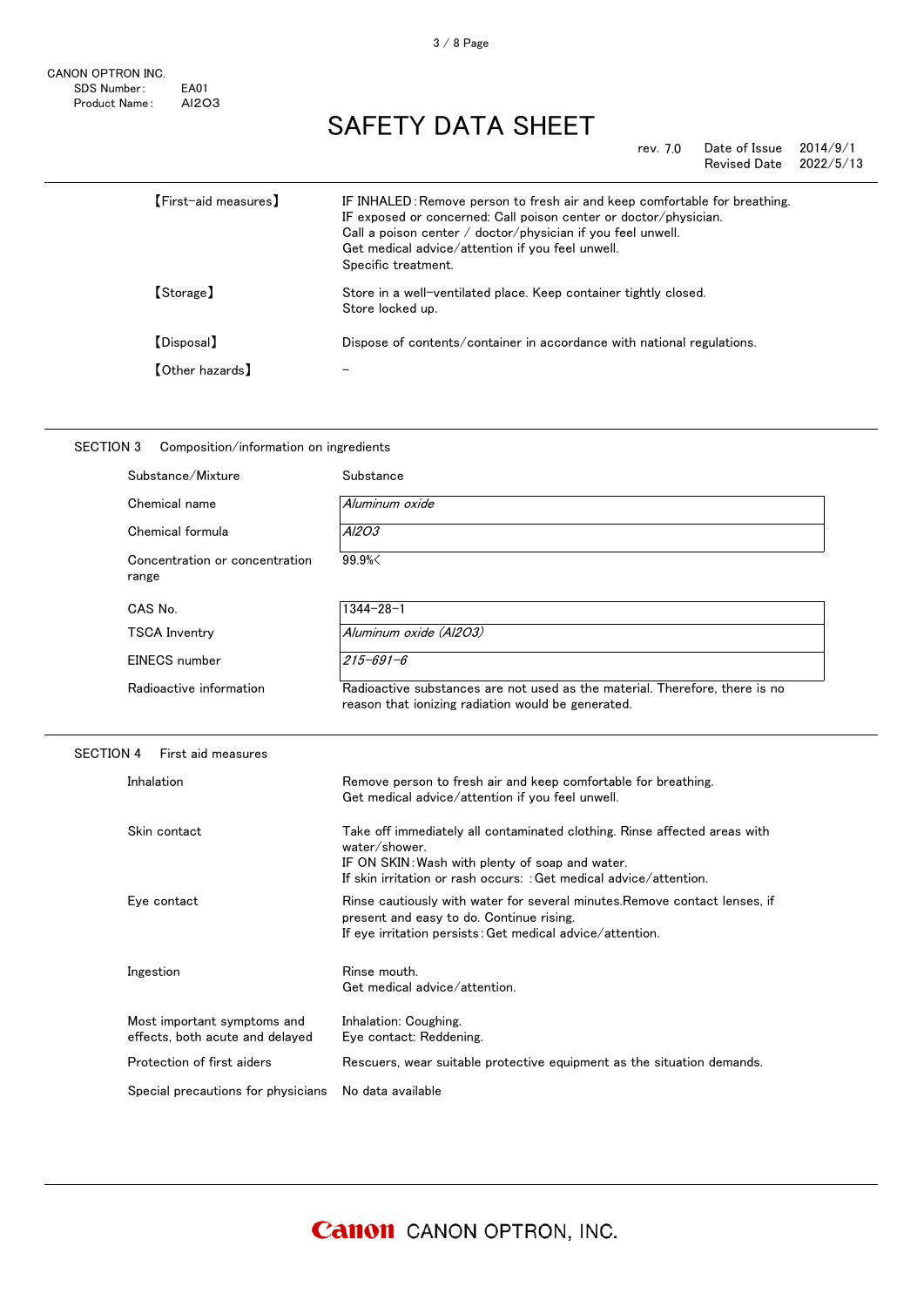| <b>SECTION 5</b> | Firefighting measures                                                      |                                                                                                                                                                                                                                                                                                                                           |
|------------------|----------------------------------------------------------------------------|-------------------------------------------------------------------------------------------------------------------------------------------------------------------------------------------------------------------------------------------------------------------------------------------------------------------------------------------|
|                  | Suitable extinguishing media                                               | This material is non-flammable. It use an extinguishing agent adapted to the<br>surrounding fire.                                                                                                                                                                                                                                         |
|                  | Unsuitable extinguishing media                                             | No data available                                                                                                                                                                                                                                                                                                                         |
|                  | Specific hazards                                                           | No data available                                                                                                                                                                                                                                                                                                                         |
|                  | Specific extinguishing methods                                             | It move a container from the fire area if not dangerous.                                                                                                                                                                                                                                                                                  |
|                  | Special protective equipment for<br>firefighters                           | On the occasion of fire fighting, including the appropriate air respirator, wear<br>appropriate chemical protective clothing.<br>Immovable case, it is cooled with water spray in and around the container.                                                                                                                               |
| <b>SECTION 6</b> | Accidental release measures                                                |                                                                                                                                                                                                                                                                                                                                           |
|                  | Personal precautions, protective<br>equipment, and emergency<br>procedures | Immediately, It isolate leakage area as the appropriate distance in all directions.<br>It prohibit the entrance except the person concerned.<br>Wear, the worker to avoid contact and inhalation gas, fume of the eye, to the skin<br>(see section "protection measures and 8. Exposure prevention") appropriate<br>protective equipment. |
|                  | Environmental precautions                                                  | No data available                                                                                                                                                                                                                                                                                                                         |
|                  | Methods and material for<br>containment and cleaning up                    | If it is not dangerous to do so, stop the leak.<br>Collection and neutralization: Sweep up leaked material and collect it in a<br>sealable empty container.                                                                                                                                                                               |
|                  | Secondary disaster prevention<br>measures                                  | Generation of dust, It avoid spreading.                                                                                                                                                                                                                                                                                                   |
| SECTION 7        | Handling and storage                                                       |                                                                                                                                                                                                                                                                                                                                           |
|                  | Precautions for safe handling                                              |                                                                                                                                                                                                                                                                                                                                           |
|                  | Technical measures                                                         | Take measures for equipment as described in "8. Exposure controls/personal<br>protection" and wear protective equipment.                                                                                                                                                                                                                  |
|                  | Safety handling precautions                                                | Be used only in well-ventilated area or outdoors.<br>Do not swallow contact, or inhalation.<br>Do not breathe dust, fumes.                                                                                                                                                                                                                |
|                  | Avoidance of contact                                                       | Refer to "10. Stability and reactivity."                                                                                                                                                                                                                                                                                                  |
|                  | Hygiene measures                                                           | Wash hands thoroughly after handling.<br>Do not eat, drink or smoke when using this product.                                                                                                                                                                                                                                              |
|                  | Conditions for safe storage,<br>including any incompatibilities            |                                                                                                                                                                                                                                                                                                                                           |
|                  | Safe storage conditions                                                    | Store in a well-ventilated place. Keep container tightly closed.<br>Store locked up.                                                                                                                                                                                                                                                      |
|                  | Safety packaging material                                                  | No packaging, regulation of the container, but put to those that do not damage<br>sealable.                                                                                                                                                                                                                                               |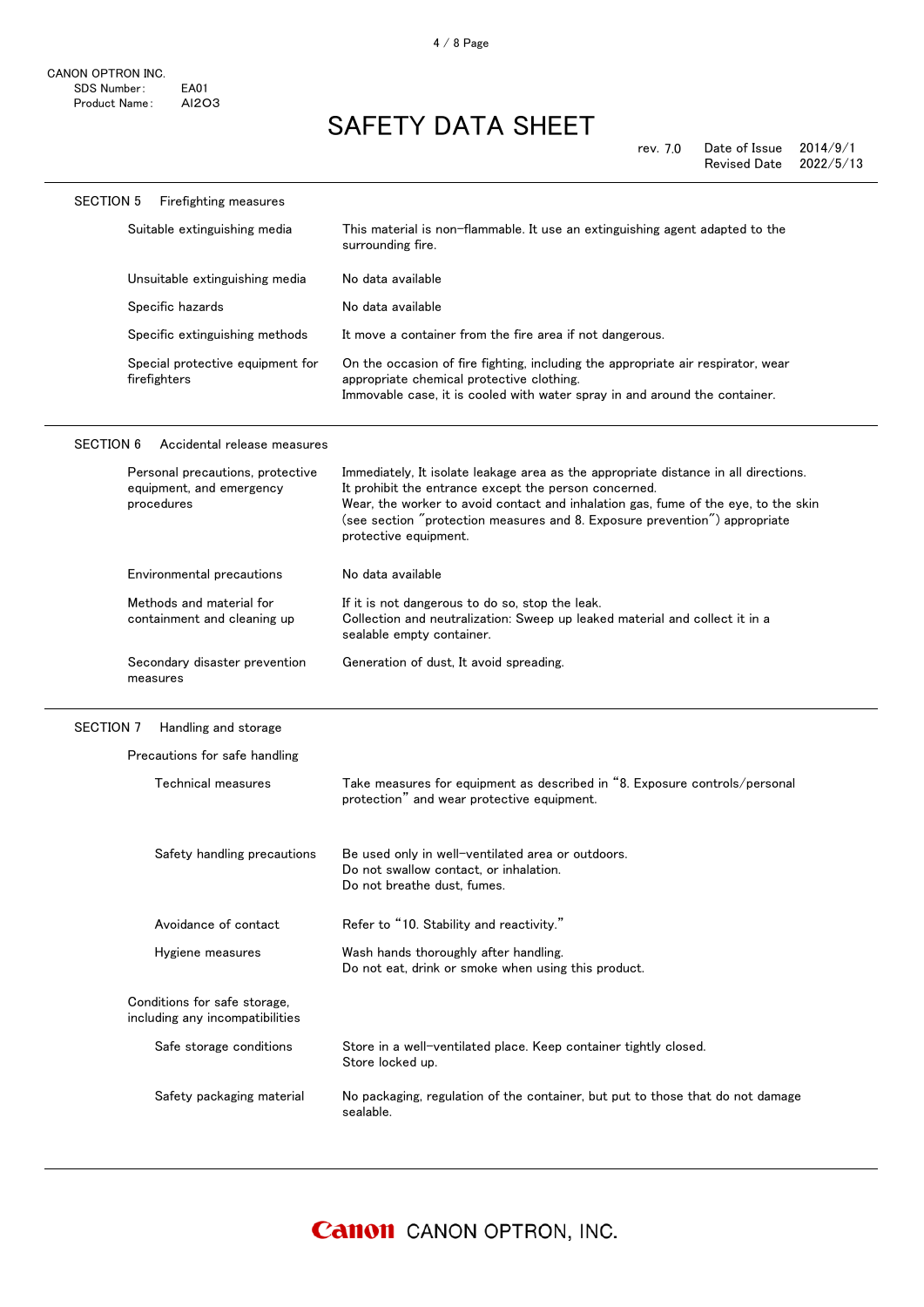| <b>SECTION 8</b><br>Exposure controls/personal protection                   |                                                                                                                                                                                                              |  |
|-----------------------------------------------------------------------------|--------------------------------------------------------------------------------------------------------------------------------------------------------------------------------------------------------------|--|
|                                                                             | Al2O3                                                                                                                                                                                                        |  |
| Permissible concentration                                                   |                                                                                                                                                                                                              |  |
| ACGIH                                                                       | (Particulate asbestos-free, less than 1% crystalline silica) TLV-TWA 10mg/m <sup>3</sup>                                                                                                                     |  |
| Appropriate engineering controls                                            | Making a ventilation exhaust in order to keep the exposure limits or less<br>concentration in the air.<br>And placing a safety shower and eye wash in the workplace handling or storage<br>of this material. |  |
| Individual protection measures,<br>such as personal protective<br>equipment |                                                                                                                                                                                                              |  |
| Respiratory protection                                                      | Dustproof mask                                                                                                                                                                                               |  |
| Hand protection                                                             | Protective gloves                                                                                                                                                                                            |  |
| Eye/face protection                                                         | Dust-proof glasses                                                                                                                                                                                           |  |
| Skin protection                                                             | Protective clothing                                                                                                                                                                                          |  |

SECTION 9 Physical and chemical properties

Appearance

| Physical state | Solid                     |
|----------------|---------------------------|
| Form           | Pellets, granules, powder |
| Colour         | White or transparency     |
| Odour          | None                      |

### Al2O3

| Melting point/freezing point                                | $2072^{\circ}C$   |
|-------------------------------------------------------------|-------------------|
| Boiling point or initial boiling point<br>and boiling range | $2980^{\circ}$ C  |
| Flammability                                                | No data available |
| Upper/lower flammability or<br>explosive limits             | No data available |
| Flash point                                                 | Noncombustibility |
| Auto-ignition temperature                                   | Noncombustibility |
| Decomposition temperature                                   | No data available |
| рH                                                          | No data available |
| Kinematic viscosity                                         | No data available |
| Solubility                                                  |                   |
| Water                                                       | Insoluble         |

Other solvents The slightly soluble in non-polar organic solvent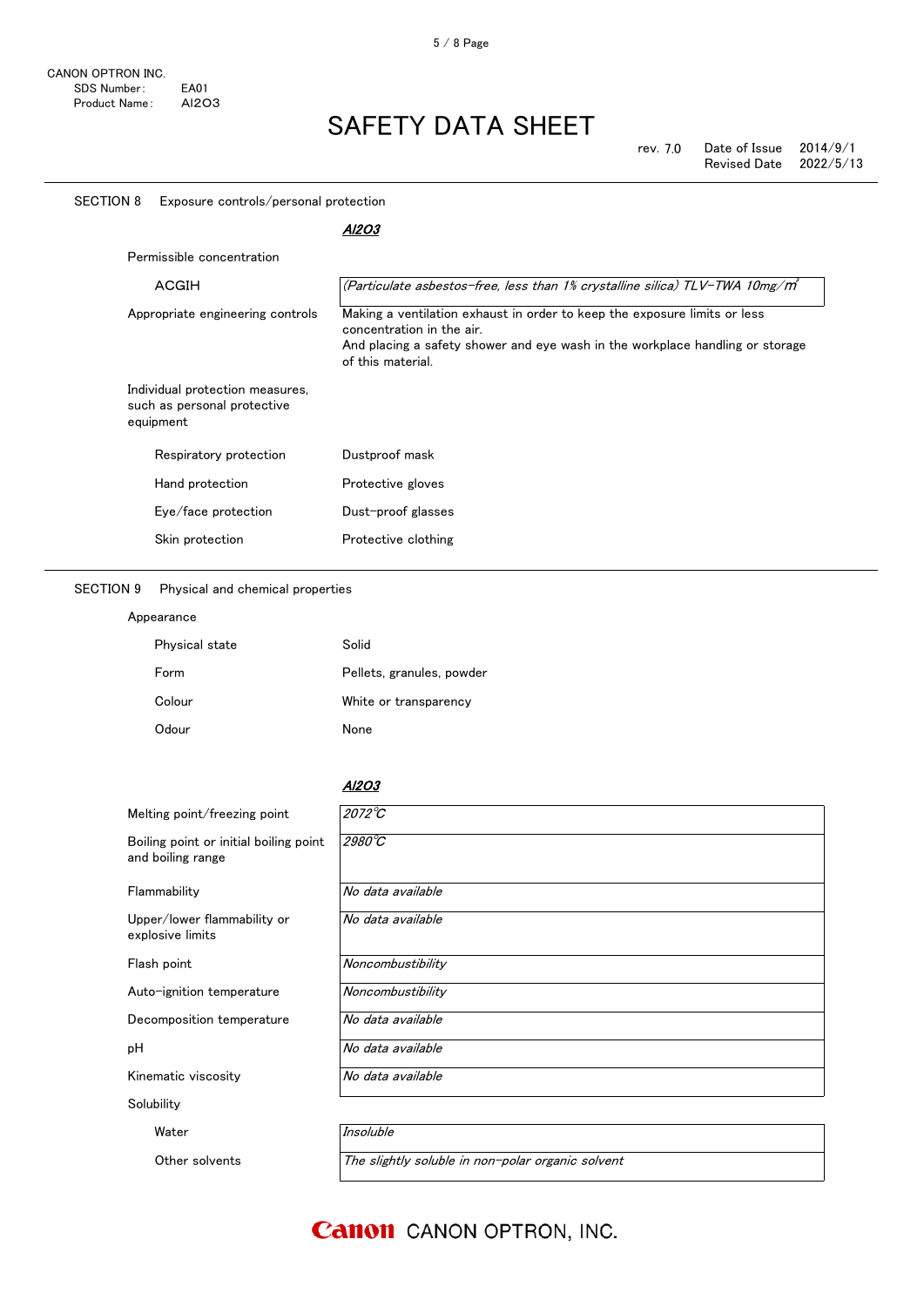#### rev. 7.0 Date of Issue 2014/9/1<br>Revised Date 2022/5/13 Revised Date

| Partition coefficient: n-<br>octanol/water | No data available               |
|--------------------------------------------|---------------------------------|
| Vapour pressure                            | $0.073Pa$ (mp.)                 |
| Density and/or relative density            | 3.97                            |
| (Density)                                  | ※ 2.63 ~ 3.05 (pellet) as Al2O3 |
| Relative vapor density                     | No data available               |
| Particle characteristics                   | No data available               |
| Other information                          | No data available               |
|                                            |                                 |

### SECTION 10 Stability and reactivity

#### <u>Al2O3</u>

| Reactivity                         | No data available                                |
|------------------------------------|--------------------------------------------------|
| Chemical stability                 | Stability                                        |
| Possibility of hazardous reactions | Possibility of hazardous reaction is negligible. |
| Conditions to avoid                | Generation of dust, diffusion.                   |
| Incompatible materials             | Not applicable                                   |
| Hazardous decomposition products   | Not applicable                                   |
|                                    |                                                  |

SECTION 11 Toxicological information

#### Al2O3

| Acute toxicity(oral)                            | <b>SPECIES: Rat</b><br><b>ENDPOINT: LD50</b>                                                                                                                                                                                   |
|-------------------------------------------------|--------------------------------------------------------------------------------------------------------------------------------------------------------------------------------------------------------------------------------|
|                                                 | $VALUE:$ $>$ 5000 mg/kg                                                                                                                                                                                                        |
|                                                 |                                                                                                                                                                                                                                |
| Acute toxicity (dermal)                         | No data available                                                                                                                                                                                                              |
| Acute toxicity (Inhalation: Gases)              | Solid (GHS definition)                                                                                                                                                                                                         |
| Acute toxicity (Inhalation:<br>Vapours)         | No data available                                                                                                                                                                                                              |
| Acute toxicity (Inhalation: Dusts<br>and mists) | No data available                                                                                                                                                                                                              |
| Skin corrosion/irritation                       | No data available                                                                                                                                                                                                              |
| Serious eye damage/irritation                   | No data available                                                                                                                                                                                                              |
| Respiratory or skin sensitization               | No data available                                                                                                                                                                                                              |
| Germ cell mutagenicity                          | The in vivo mutagenicity test has not been carried out, and in the in vitro<br>mutagenicity test, we could only find the Ames test (negative). Therefore we<br>presupposed that we could not classify it for the lack of data. |
| Carcinogenicity                                 | Not classified because of "A                                                                                                                                                                                                   |
| Reproductive toxicity                           | No data available                                                                                                                                                                                                              |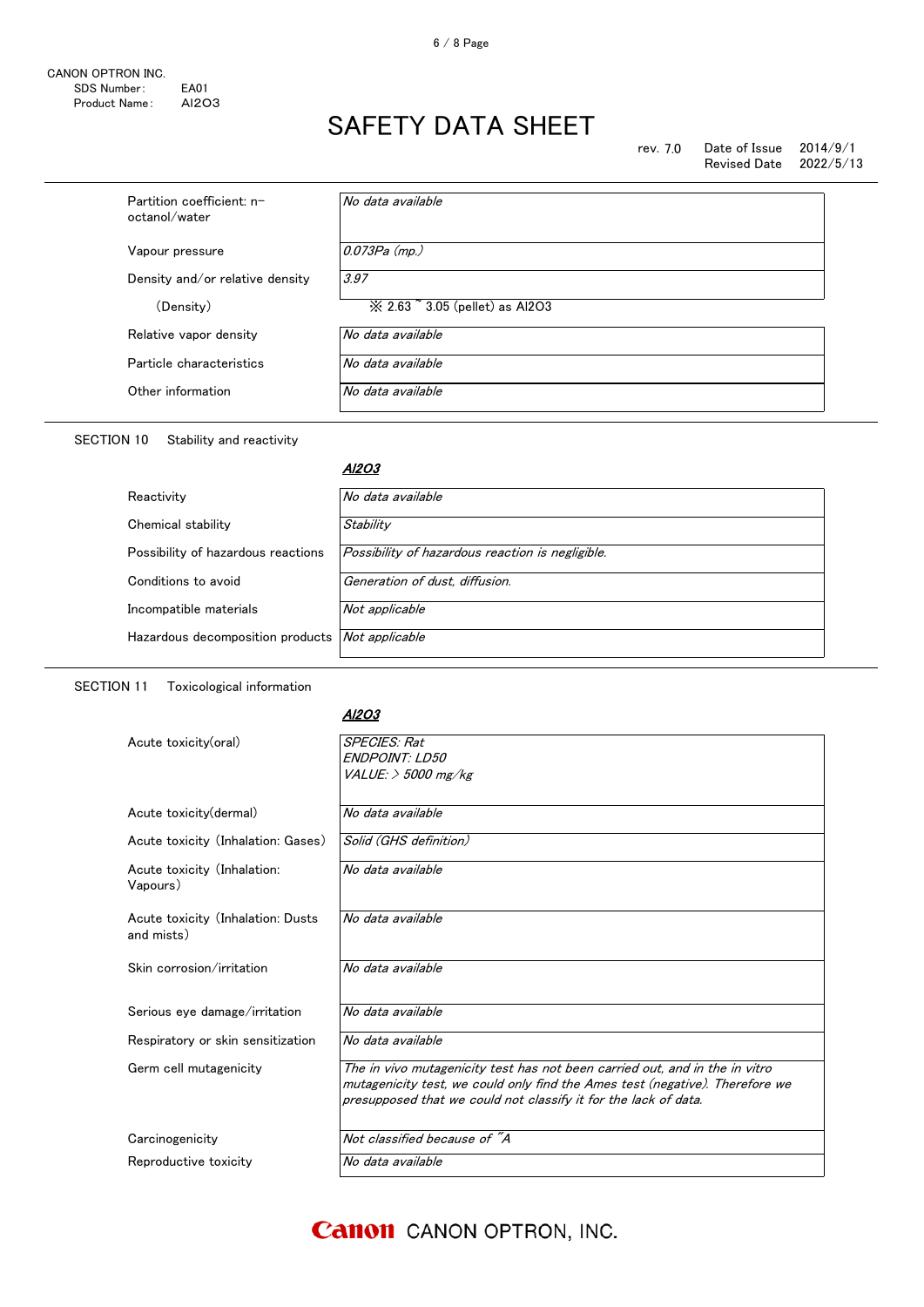#### rev. 7.0 Date of Issue 2014/9/1 Revised Date 2022/5/13

| exposure)                                            | Specific target organ toxicity(single   It was set as category 3 (respiratory irritation) from the statement of upper<br>respiratory irritation (ICSC (2000)). |
|------------------------------------------------------|----------------------------------------------------------------------------------------------------------------------------------------------------------------|
| Specific target organ<br>toxicity(repeated exposure) | It was classified into Category 1 according the statement that by occupational<br>exposure of aluminas, pulmonary fibrosis was occurred (EHC (1997)).          |
| Aspiration hazard                                    | No data available                                                                                                                                              |
| Other information                                    | No data available                                                                                                                                              |

## SECTION 12 Ecological information

Toxicity

Al2O3

| Hazardous to the aguatic<br>environment Short-<br>term(acute)  | No data available |
|----------------------------------------------------------------|-------------------|
| Hazardous to the aquatic<br>environment Long-<br>term(chronic) | No data available |
| Persistence and degradability                                  | No data available |
| Bioaccumulative potential                                      | No data available |
| Mobility in soil                                               | No data available |
| Hazard to the ozone layer                                      | No data available |
| Other adverse effects                                          | No data available |

## SECTION 13 Disposal considerations

Contaminated container and contaminated packaging

Waste treatment methods **Process** is contracted to industrial waste disposers who received approval of a prefectural governor.

> The container is recycled after being cleaned, or is appropriately processed according to the standards of related laws and regulations. When disposing of empty containers, the contents should be completely removed.

#### SECTION 14 Transport information

International regulation

Al2O3

| UN number<br>Not applicable                                                     |  |
|---------------------------------------------------------------------------------|--|
|                                                                                 |  |
| Not applicable<br>UN proper shipping name                                       |  |
| Not applicable<br>UN classification                                             |  |
| Not applicable<br>Transport hazard class                                        |  |
| Not applicable<br>Packing group                                                 |  |
| No data available<br>Hazardous to the aguatic<br>environment                    |  |
| Maritime transport in bulk<br>No data available<br>according to IMO instruments |  |